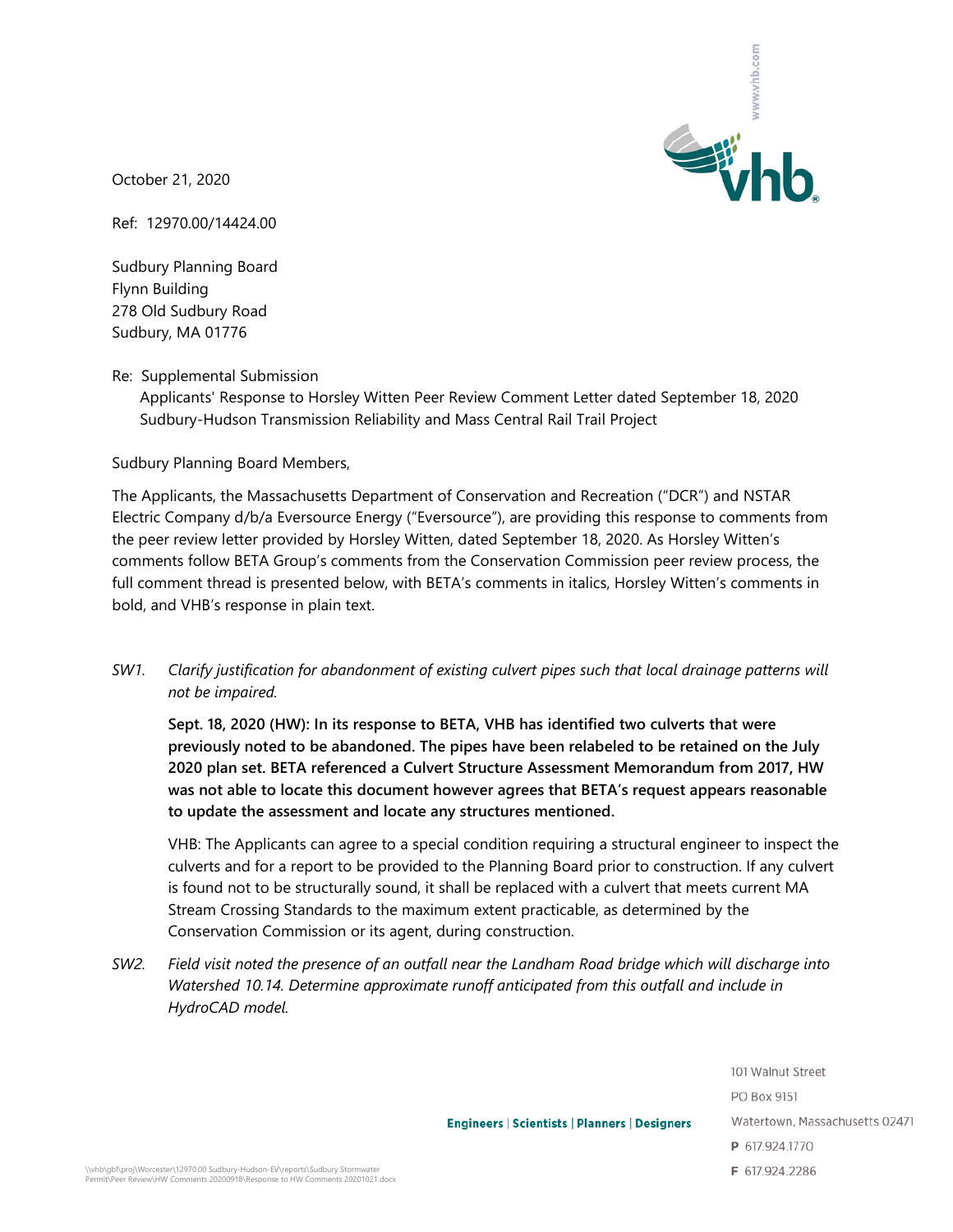

**Sept. 18, 2020 (HW): HW also located the outfall in the field. VHB acknowledged the outfall at Landham Road bridge and stated that the calculations and plans were updated. BETA is satisfied. It appears that the Stormwater Report has been updated however HW was not able to locate the outfall on the plan set. We believe the outfall should be shown on Sheet 67 of 316, and/or on Sheet C-45.**

VHB: The plans (Attachment A) have been updated to show the outfall near the Landham Road bridge.

*SW3. SeeWPA1. BETA recommends the Commission determine if this combined project qualifies as a Limited Project 310 CMR 10.53(3)(d).*

**Sept. 18, 2020 (HW): BETA and VHB are discussing this issue under the purview of the Conservation Commission. As BETA has noted the applicability of Limited Project provisions for a given project may only be determined by the issuing authority which is the Sudbury Conservation Commission.**

**For the Planning Board's information, 310 CMR 10.53 General Provisions (3)(d) states, "The construction, reconstruction, operation and maintenance of underground and overhead public utilities, such as electrical distribution or transmission lines, or communication, sewer, water and natural gas lines, may be permitted, in accordance with the following general conditions and any additional conditions deemed necessary by the issuing authority:**

**1. the issuing authority may require a reasonable alternative route with fewer adverse effects for a local distribution or connecting line not reviewed by the Energy Facilities Siting Council;**

**2. best available measures shall be used to minimize adverse effects during construction;**

**3. the surface vegetation and contours of the area shall be substantially restored; and**

**4. all sewer lines shall be constructed to minimize inflow and leakage."**

**Regarding the DCR bike path, the Massachusetts Stormwater Handbook (MSH) Volume 1, Chapter 1, page 3, sates that, the Stormwater Management Standards shall apply to the maximum extent practicable to footpaths, bike paths and other paths for pedestrian and/or nonmotorized vehicle access.**

**Furthermore 310CMR 10.53 General Provisions (6) states "Notwithstanding the provisions of 310 CMR 10.58 (Riverfront Area), the issuing authority may issue an Order of Conditions for the construction, rehabilitation, and maintenance of footpaths, bike paths, and other pedestrian or nonmotorized vehicle access to or along riverfront areas but outside other resource areas, provided that adverse impacts from the work are minimized and that the design specifications are commensurate with the projected use and are compatible with the character of the riverfront area. Generally, the width of the access shall not exceed ten feet of pavement, except within an area that is already altered (e.g., railroad beds within rights of way). Access shall not**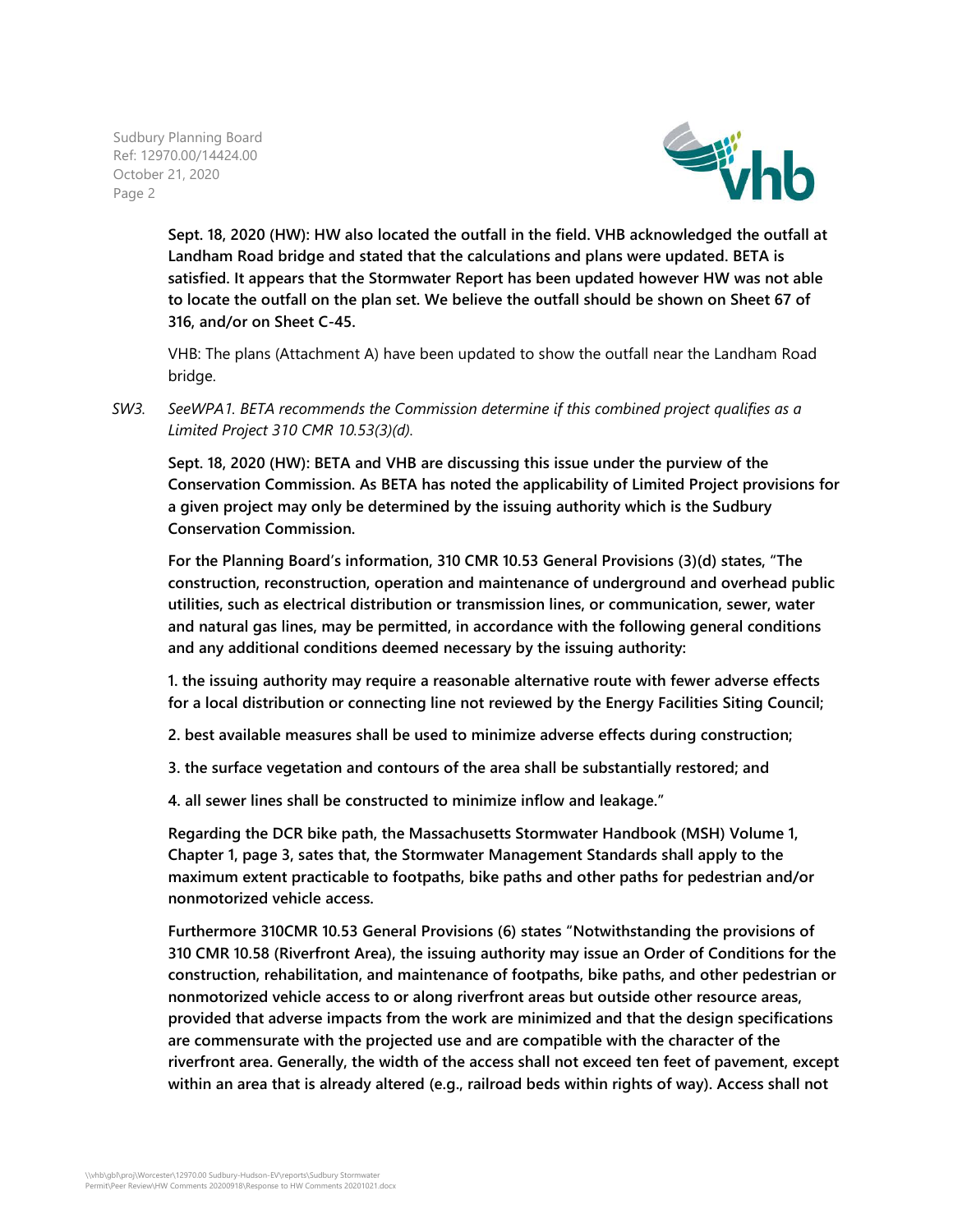

**be located in vernal pools or fenced in a manner which would impede the movement of wildlife."**

**It is HW's opinion that the Stormwater Management Standards are associated with an increase in impervious area and significant alteration to surface topography. The 10-foot wide bike path will increase impervious area and are required to apply the Massachusetts Stormwater Standards to the maximum extent practicable. The majority of the Eversource transmission line is below the surface and therefore does not significantly impact the stormwater except in areas where the proposed grades create steep slopes and where large areas of vegetation is cleared from woods to grass. To minimize any increase in runoff the cleared landscape should be replanted with hearty vegetation. The Eversource proposal includes replacing the existing 11 foot wide railroad ballast with a 14-foot wide gravel path that will be used to access the transmission line by vehicles. The anticipated frequency of vehicles using this gravel road should be provided to the Town of Sudbury as well as an explanation detailing the need for the 14-foot wide path to replace the 11-foot wide railroad ballast.**

VHB: The Applicants agree that the bike path is required to apply the Massachusetts Stormwater Standards to the maximum extent practicable, and that the transmission line does not significantly impact the stormwater. The Project proposes to restore native vegetation in all temporarily disturbed areas outside of the 10-foot-wide paved surface associated with the MCRT. In addition to all areas being loamed and seeded, the proposed restoration plan includes additional tree, shrub, and herbaceous plantings at the bridges, near vernal pools, and other locations where there is available space. The available space is limited by the narrow Project footprint, within which: 1) the area over the duct bank is not suitable for planting, 2) areas within 4 feet of the bike path pavement must be maintained for safe clearance from branch hazards for trail users, and 3) long, narrow areas would result in linear plantings that are generally not consistent with the goal of a natural landscape.

With regard to the gravel access road, Eversource inspection vehicles need to access the transmission line facility once every three years. Replacing the 11-foot-wide railroad ballast with the 14-foot-wide gravel path will provide for this access until the MCRT is completed, and when the MCRT is paved, the gravel path will provide a safe and stable base for the MCRT.

*SW5. Some swales are located above "fluidized thermal backfill". Provide information on infiltrative capacity of this material.*

**Sept. 18, 2020 (HW): VHB has noted that the fluidized thermal backfill has an infiltration rate of 1.4 inches per hour (iph). This product is proposed above the transmission line which in three locations is below an "Area of Increased Infiltration." BETA has recommended that the exfiltration rate used in the HydroCAD model be adjusted to 1.4 iph. HW notes that the "Area of Increased Infiltration P-10.8" on the plans has been mislabeled and should be P-10.6A. HW also notes that the HydroCAD model for "Areas of Increased Infiltration" called "Linear Infiltration Basin" in HydroCAD for P-8.3B, P10.6A, and P-10.13A have exfiltration rates slower than 1.4 iph which can be considered conservative.**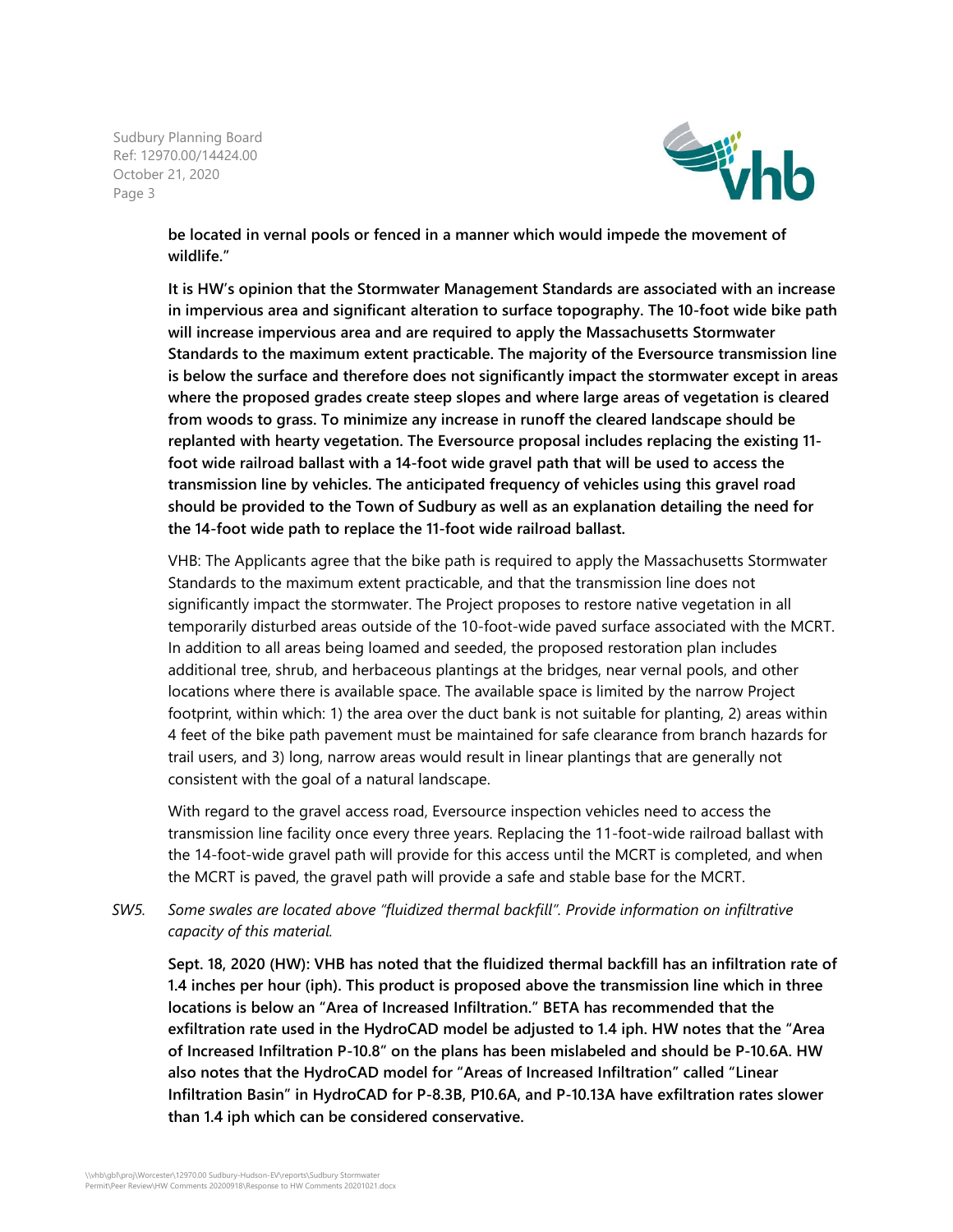

VHB: The label for P-10.6A has been updated on the plans. No updates to the HydroCAD calculations are necessary because the exfiltration rates are considered conservative.

*SW6. Most swales and enhanced infiltration areas are not level and check dams are 6 inches high, update HydroCAD model and treatment volume calculations to reflect design.*

**Sept. 18, 2020 (HW): VHB has adjusted the HydroCAD models to incorporate the 6-inch-high check dams within the areas of increased infiltration. BETA has recommended that for any basins that are not level the HydroCAD model should be adjusted to incorporate the slope. HW recommends that for any area of increased infiltration that is within a slope of 3% or steeper the HydroCAD model should be adjusted, reducing the available storage volume.**

VHB: The current modeling does account for the sloped bottoms of the swales by utilizing contour data outputs from AutoCAD Civil 3-dimensional (3D) as inputs for hydrologic modeling software (HydroCAD) to determine BMP volumes.

*SW8. Consider installing infiltration (trench) swale the entire length on the downslope side of the path to facilitate meeting the standards 2,3,4 and 6 more fully.*

**Sept. 18, 2020 (HW): VHB has suggested in its response that the stormwater management system has been designed to the maximum extent practicable. BETA has developed a Summary Table of the Areas without Treatment and provided low, medium, and high priority Recommendations. HW has reviewed BETA's Summary Table provided at the end of BETA's August 31, 2020 peer review letter and Tables 3-8 in VHB's Sudbury Stormwater Management Plan Narrative dated July 2020. It is HW's opinion that out of the 87 proposed watershed areas the following areas should be reevaluated at a minimum for additional treatment because the increase in flow is relatively significant and the practices discharge to cold water fisheries or vernal pools that may be impacted by an increase in flow or volume: Watersheds 5.14, 8.5, 9.1, 10.4, and 10.14. The table below illustrates these 5 watersheds with the peak flows in cubic feet per second (cfs) and peak volumes in acre-feet (af) for a 100-year storm event. Values for the other watershed areas and storm events can be found on pages 37-49 of the VHB Sudbury Stormwater Management Plan Narrative.**

| Watershed | Ex Peak Flow | <b>Prop Peak Flow</b> | Ex Volume | <b>Prop Volume</b> |
|-----------|--------------|-----------------------|-----------|--------------------|
|           | (cfs)        | (cfs)                 | (af)      | (af)               |
| 5.14      | 20.1         | 25.2                  | 2.555     | 2.568              |
| 8.5       | 13.6         | 17.6                  | 1.571     | 1.803              |
| 9.1       | 8.5          | 10.3                  | 1.296     | 1.363              |
| 10.4      | 13.8         | 18.8                  | 1.628     | 1.676              |
| 10.14     | 22.9         | 31.2                  | 3.182     | 3.150              |

VHB: Areas of increased infiltration are now proposed in watersheds 5.13 and 10.14, and structural stormwater BMPs were previously proposed in watersheds 5.14, 8.5 and 10.4. Stormwater management calculations have been further refined and updated as shown in the revised stormwater management report (Attachment B). Watershed area 9.1 had insufficient space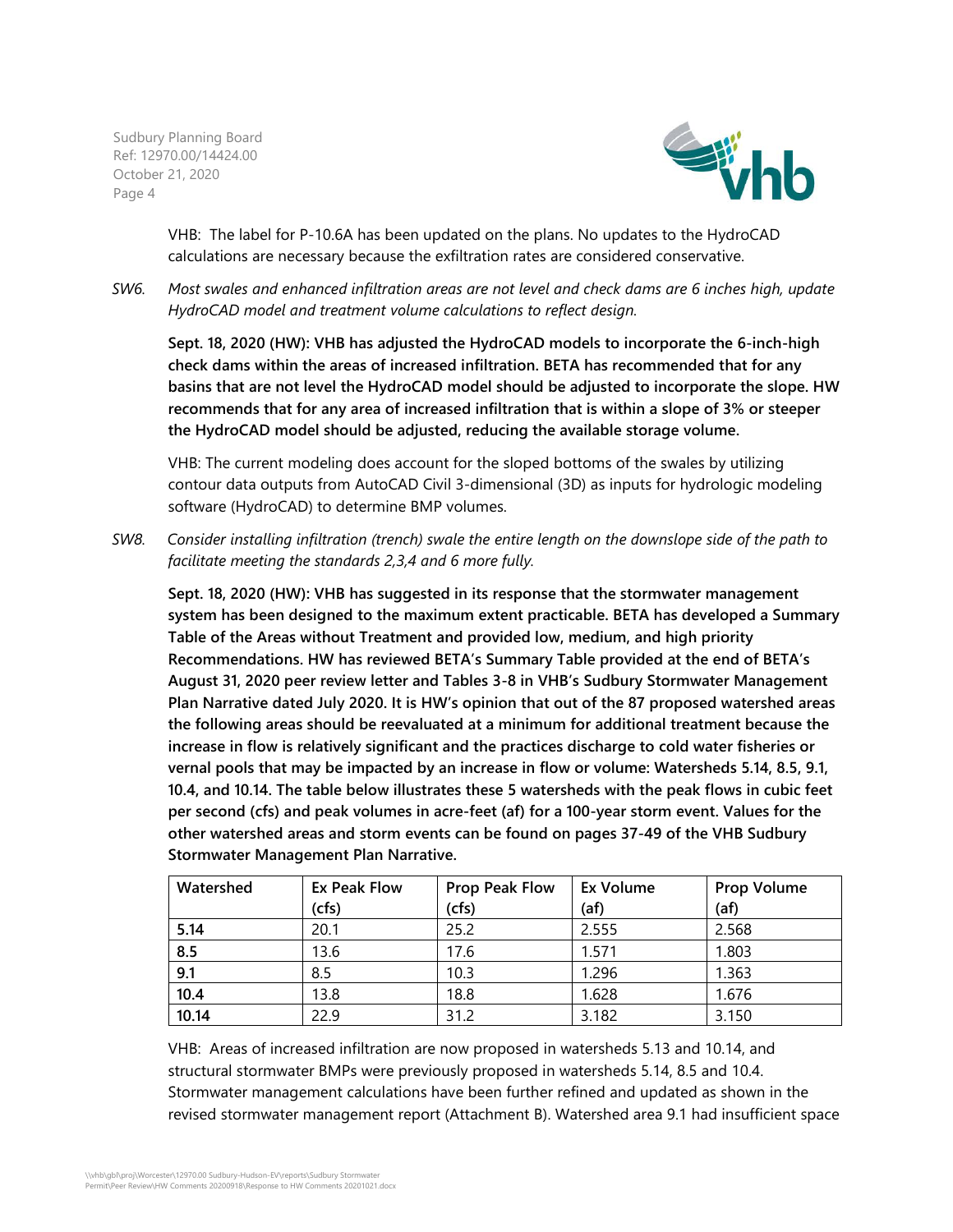

for a structural BMP due to the limited ROW space between the tributary to Hop Brook to the north and Sudbury Lumber to the south.

The non-structural Impervious Area Disconnection BMP is proposed within the Project's right-ofway and is not reliant on abutting properties to provide this area. The right-of-way ranges in width but is approximately 80 feet wide and provides vegetation on both sides of the bike path for stormwater to naturally infiltrate within its right-of-way. As previously noted, the Environmental Protection Agency (EPA) Massachusetts MS4 permit notes pollutant and volume reductions with an impervious area to pervious area ratio of as little as 8:1 with no slope requirements. Therefore, pollutant and volume reductions will occur at a shoulder width of only 1.25-feet (with a 10-foot bike path), and typically there is 10-30 feet of vegetated area beyond the bike path (within the project's right-of-way) that allows for infiltration and treatment.

Additional locations identified in the BETA worksheet were evaluated for the suitability of a structural stormwater BMP. It was determined that additional tree clearing and vegetation removal would be required in these areas for the construction of a structural stormwater BMP. As previously discussed, given the limited pollutant loading from the bike path and pollutant removal and volume reduction from the existing and proposed vegetation, the vegetation disruptions required for additional structural stormwater BMPs are unwarranted.

## *SW9. Provide outlet control/overflow devices such that erosion and sedimentation will be controlled.*

**Sept. 18, 2020 (HW): VHB has updated the plans to include outlet controls at two stormwater practices. BETA's recommendation is that outlet control devices should be provided at all infiltration areas. HW has reviewed the 100-year peak flows from the 14 areas of increased infiltration and the one detention basin. As designed, only one of these practices has a peak flow greater than 1.5 cubic feet per second. Flow rates less than 2 feet per second are not anticipated to cause excessive erosion depending on the surface material and vegetation at the discharge point and should not require outlet controls. The HydroCAD model for the one area of increased infiltration 10.13A indicates that this practice will discharge at 7.9 cfs during a 100 year storm event. Sheet 67 of 316 (Eversource) indicates that an energy dissipation bowl will be installed at the outlet of 10.13A. HW was not able to locate the sizing calculations for this energy dissipation bowl. HW requests that the sizing calculations be provided. HW further recommends that the surface material/type of vegetation at the low points of each area of increased infiltration be clarified.**

VHB: Swale lining and energy dissipation rip-rap sizing is provided in Appendix A of the Stormwater Report. Federal Highway Administration Hydraulic Engineering Circular (HEC) No 14 guidance for rip rap aprons after energy dissipators was used for rip rap sizing. Sheet 161 of the planset provides specifications of the proposed seed mix to be used. The herbaceous seed mix is being proposed at areas of increased infiltration.

*SW10. Identify where swales will outlet to slopes and flow down slope. Proposed grading will result in the creation of swales alongside the trail for significant portions of its length. Provide calculations*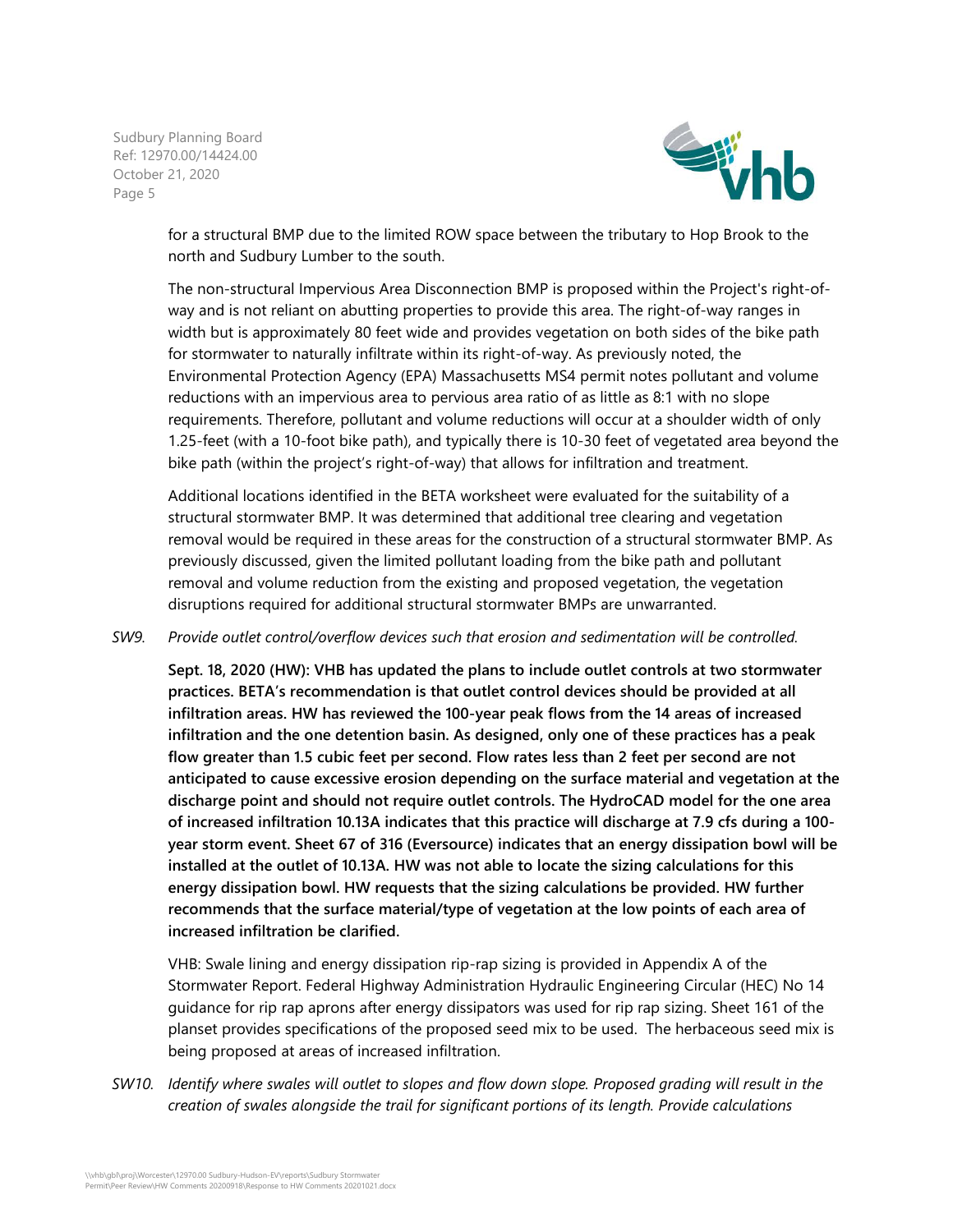

*showing that these swales can convey proposed flows. Provide outlet aprons for these swales to control sedimentation. For all swales, show that swale lining is capable of managing these flows without losing stability or eroding.*

**Sept. 18, 2020 (HW): VHB provided additional documentation regarding potential erosive velocities and included seed mixes to restore vegetation. BETA suggested that outlet control devices be provided at four additional BMPs. HW agrees that the areas of 10.4A, 10.4B, 10.13A, and 10.14 have a higher risk of causing erosion and additional protection should be implemented. BETA further recommended that areas that may create swales because of the proposed grading be identified. HW recommends that the Operation & Maintenance Plan include a requirement to document and repair erosion gullies during and post construction until all slopes are fully stable. The Operation & Maintenance Report should include methods to manage erosion when vegetation is not effective. Furthermore it may be beneficial if a typical detail of a level spreader or outlet apron be included in the plan set if locations of excessive erosion are identified during construction.**

VHB: The plans have been revised to include stone protection (with energy dissipation bowls) or rip rap aprons based on HEC 14 design guidelines at Areas of Increased Infiltration (P-10.13A) and Conveyance Swales (DP-10.4A and DP-10.14). Flow stability for the DP-10.14B conveyance swale was provided in Appendix A of the previous submission. This calculation assumes the entire watershed is routed through the swale. However, based on existing conditions only a portion of the watershed will discharge to this swale. The calculated erosive velocity (using the conservative flow rate) is less than the erosion-resisting capacity of the proposed vegetation. This swale is considered stable and no changes are proposed.

The DCR Operations and Maintenance Plan ("OMP") and Long-Term Pollution Prevention Plan ("LTPPP") have been updated to include a requirement to document and repair erosion gullies during and post construction until all slopes are fully stable (Attachment F). The OMP/LTPPP includes methods to manage erosion when vegetation is not effective.

The DCR OMP/LTPPP (Attachment C) has been revised to document erosion when observed and to notify the Field Operations Team Leader.

*SW12. Revise and limit pre and post development areas to include the Applicant's property and any upgradient area that sheds stormwater runoff to the Applicant's property.*

**Sept. 18, 2020 (HW): VHB and BETA are not in agreement on the appropriate way to model watershed areas that flow away from the transmission corridor to a down gradient wetland and includes a large down gradient land area that may dilute the impacts of the proposed bike path. BETA has listed 24 specific watersheds that it has recommended VHB model eliminating the downgradient land area under existing and proposed conditions. The request made by BETA is not difficult, HW recommends that VHB provide the revised model to clearly illustrate that there is no difference.**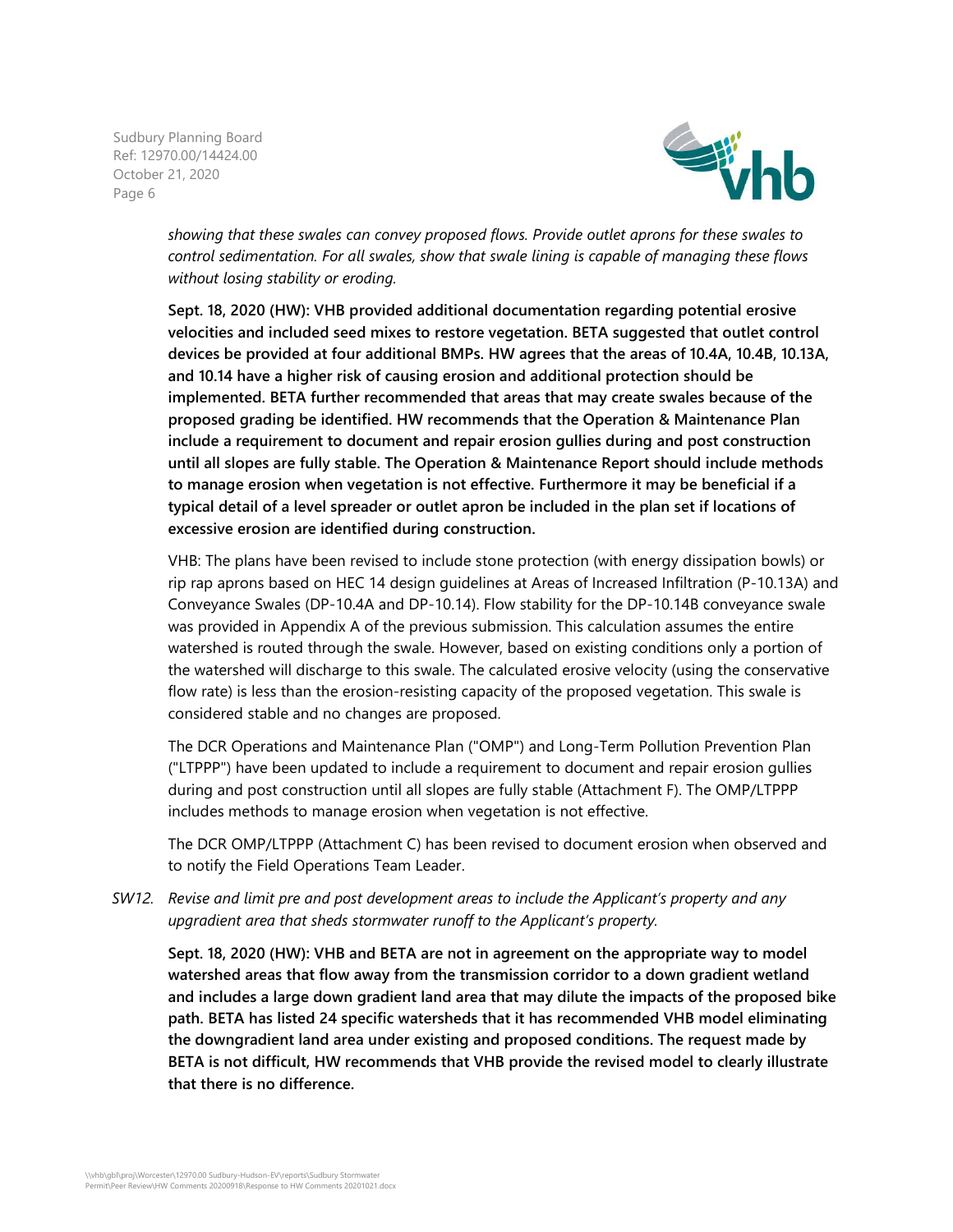

VHB: Areas have been updated as requested; a revised stormwater management report will be provided that includes the revised calculations. Chapter 2, Standard 2 of this report provides additional discussion regarding areas with increases in peak rate of runoff.

*SW13. In the HydroCAD model the current railroad bed are identified as gravel roads. Much of the bed has developed a forest matting and is overgrown with trees and brush. In limited areas where there are narrow paths these could be model as dirt, revise calculations accordingly.*

**Sept. 18, 2020 (HW): It is VHB's opinion that the existing railroad bed consists of material that should be classified similar to a gravel road. BETA does not agree with VHB's assumption. HW also walked the existing line and it is our opinion that most of the railroad bed between the bridge replacement at 725+00 and the Eversource Driveway at 767+00 is heavily vegetated and should not be considered gravel with a high curve number (CN) value. The gravel and railroad ties may still exist, but the vegetation is very thick which reduces the existing stormwater runoff. In our opinion the portions of the rail bed that are relatively clear of vegetation can be given a CN value similar to a gravel road.**

VHB: Curve numbers between the bridge replacement at 725+00 and the Eversource Driveway at 767+00 have been revised to represent "Brush" instead of "Gravel" in order to provide a conservative comparison of existing to proposed flows in this overgrown area of rail bed.

*SW14. Clarify how soil groups have been determined for areas listed as HSG Unknown.*

**Sept. 18, 2020 (HW): VHB noted that the chosen soil groups within areas that do not have a hydrologic soil group (HSG) designation were determined by the soil groups in the surrounding area, which is common practice. BETA suggested that VHB use the higher rate adjacent HSG. HW agrees that the majority of the corridor consist of HSG A soils and that utilizing HSG A unless the area is a delineated wetland would be a reasonable approach.**

VHB: The HydroCAD has been updated to reflect HSG A soils for all Hydrologic Soil Group Unknowns.

*SW17. Verify watershed area used for 5.8, 5.13, 5.14, 5.16, 5.17, 5.18, 6.14, 7.1, 7.3, 7.4, 8.3B, 8.4, 8.6, 8.7, 8.8, 8.9, 8.10, 8.11, 10.2, 10.8, 10.9 (Existing and Proposed). The areas attributed to each soil group vary significantly from that shown on the plans.*

**Sept. 18, 2020 (HW): VHB has stated that it reviewed the watersheds as requested and did not change any of the watershed areas. BETA has noted three specific areas should be reevaluated 5.8, 5.14, and 6.14. HW has the following comments:**

**Watershed 5.8 was evaluated under existing and proposed conditions. It appears that the wetland area (wetland 45) is located within Ex 5.8 and Pr 5.8A. The two comparable watersheds are large, over 8 acres and the adjustment for the 1.62-acre wetland to HSG D as suggested by BETA will likely have negligible impact on the comparisons between the existing and proposed conditions.**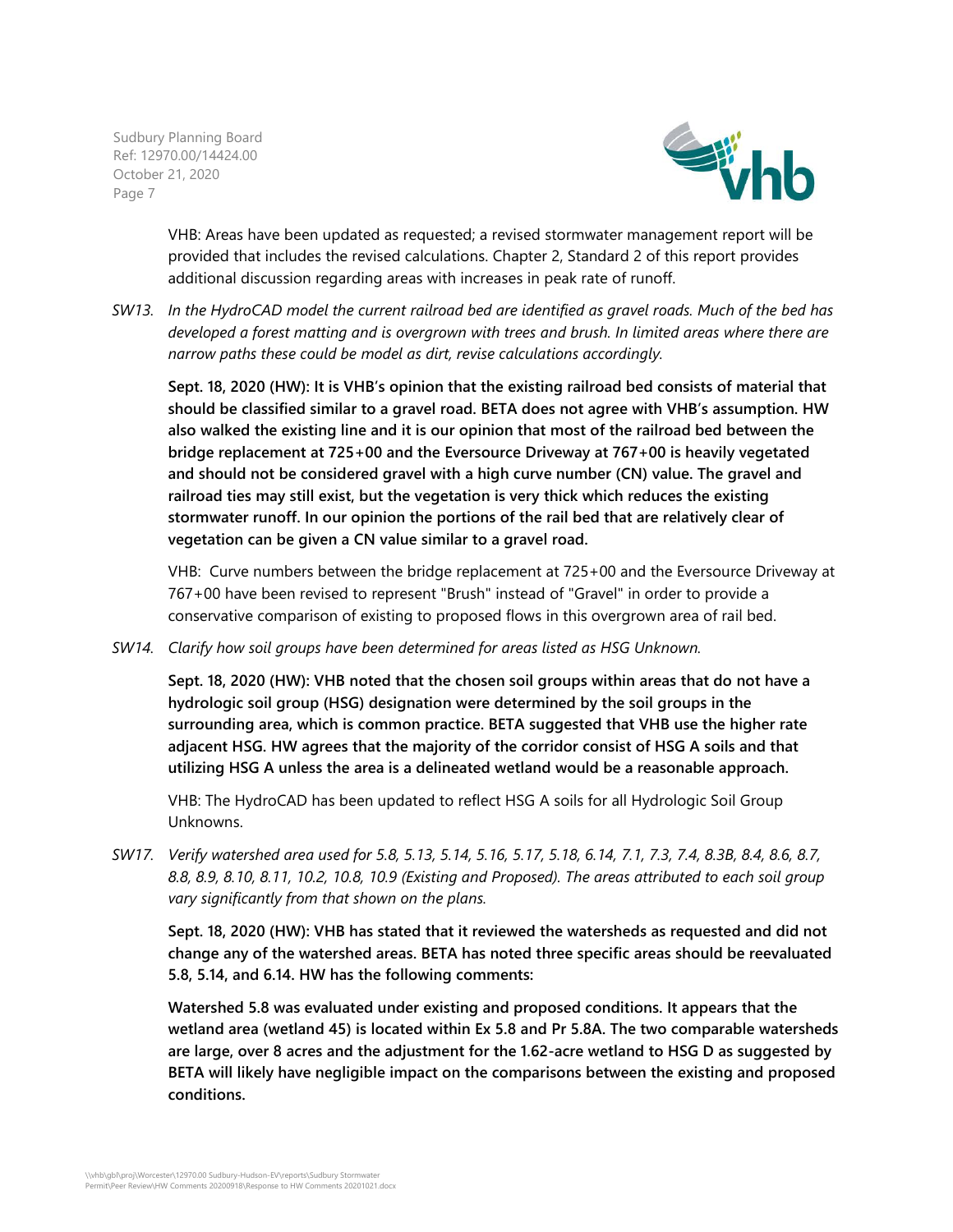

**Watershed 5.14 was evaluated under existing and proposed conditions. Ex 5.14 is comparable to Pr 5.14A, the two watersheds are over 13.5 acres and the areas listed under woods with HSG B @ 3.27 acres, woods with HSG D @ 2.83 acres, and surface water @ 0.028 acres are consistent between the two HydroCAD models. Adjusting the watersheds as suggested by BETA will likely have negligible impact on the comparisons between the existing and proposed conditions.**

**Watershed 6.14 was evaluated under existing and proposed conditions. Ex 6.14 is comparable to Pr 6.14, the two watersheds are just over 5 acres and the 0.596 acres listed as C woods is equivalent in both. Adjusting the watersheds as suggested by BETA will likely have negligible impact on the comparisons between the existing and proposed conditions.**

VHB: Please note that watersheds 5.8, 5.14 and 6.14 have been revised to address comments SW 12 and SW 17.

*SW20. Provide means of controlling runoff that will be directed/discharged onto Town streets.*

**Sept. 18, 2020 (HW): VHB has stated that the increased discharge to the roadways is nominal. BETA has stated that the discharge to Horse Pond Road and the Eversource Driveway should be reevaluated. It is HW's opinion that the proposed discharge to Horse Pond Road is minimal with a proposed slope at approximately 0.57%. However, the proposed discharge to the Eversource Driveway is greater than 5 cfs for the 100-year storm event and the slope of the bike path is between 1.5% and 2.9%. HW recommends that the Applicant verify that there will not be ponding or erosion at the end of the corridor at the Eversource Driveway.**

VHB: A rip rap apron at the Eversource driveway, designed based on HEC 14 guidelines, has been added at 767+10 RT to prevent sedimentation on the Eversource driveway from watershed 10.15.

*SW21. Tabulate comparison of runoff volume to each watershed for pre- and post-development conditions. The Site is abutted by low-lying areas and thus risk of flooding must be considered (8.0(A)(3)(i)).*

**Sept. 18, 2020 (HW): VHB provided the runoff volumes in a table as requested. BETA has suggested that there are numerous watersheds with an increase in volume that should be reevaluated. It is HW's opinion that at a minimum the following watershed areas be reevaluated for additional treatment because the increase in flow is relatively significant and the practices discharge to cold water fisheries or vernal pools that may be impacted by an increase in flow or volume. This is a concern for Watersheds 5.14, 8.5, 9.1, 10.4, and 10.14.**

VHB: See response to SW 8, and Chapter 2 – Standard 2 of the revised stormwater report for a discussion regarding areas with increases in peak rate of runoff.

*SW22. To address compliance to the maximum extent practicable provide a complete evaluation of all possible infiltration measures per Standard 3, such as infiltration beneath the footprint of the trail or in areas devoid of vegetation such as the sandy area near northern Hop Brook. As discussed above, proposed grading will create low-lying areas which can potentially be used as infiltration areas dependent on presence of vegetation.*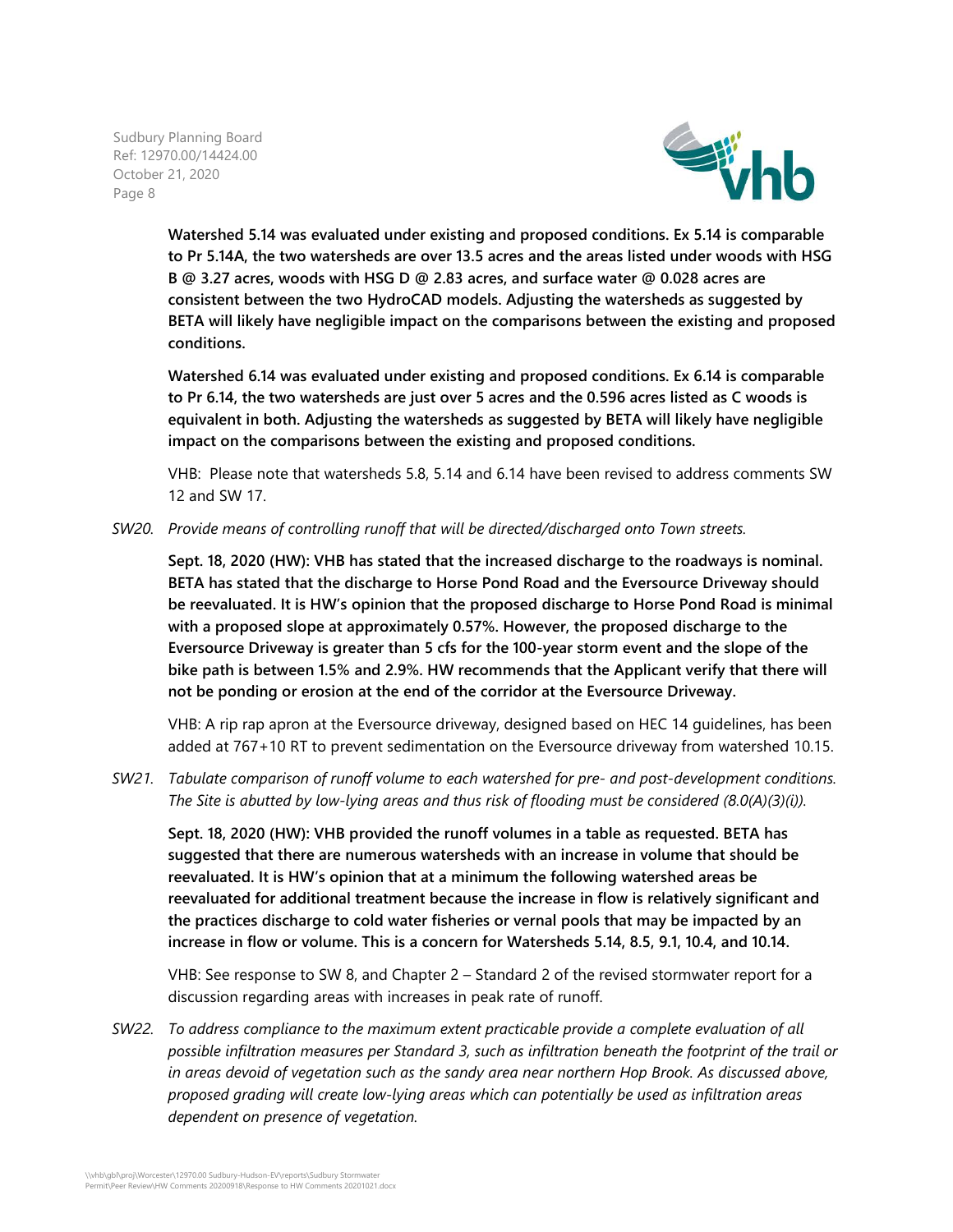

**Sept. 18, 2020 (HW): VHB has suggested in its response that the stormwater management system has been designed to the maximum extent practicable. BETA stated that there exist many areas along the bike path where an infiltration basin could be proposed without increasing the area of disturbance. It is HW's opinion that if there are locations where additional areas of infiltration can be accommodated it makes sense to include these areas.**

VHB: See response to SW 8.

*SW23. Provide detail for linear infiltration basins and show required grading on cross sections. Identify design criteria such as outlet weir elevation on the plans/details. Show top elevation of check dams to ensure proper flow between cells.*

**Sept. 18, 2020 (HW): VHB has provided the detail as requested by BETA. BETA has recommended that the Applicant include additional information provided in the Massachusetts Stormwater Handbook. Information regarding infiltration basins can be found in Volume 2, Chapter 2, page 86-92. HW agrees that to verify that the areas of increased infiltration are constructed as modelled additional information should be provided on the plans at Sheet 122 of 316 (Eversource).**

VHB: Additional information has been provided in the stormwater management report regarding the infiltration basins and their modeling inputs.

*SW24. Provide location and label of proposed basins on the drain area plans. Clarify location of Basins 5.18, 8.4, 8.5, and 10.13, BETA was not able to see on the site plan set.*

**Sept. 18, 2020 (HW): VHB has updated the watershed figures to clarify the locations of the various BMPs. BETA has stated that the areas modeled as "low points" should also be labeled on the plans. HW has evaluated the "low points" 5.11, 7.6, 7.8, 8.7, and 8.10. The HydroCAD model is identical for each of these low points under existing and proposed conditions except for "low point 8.7" where the outlet appears to have been raised by 0.2 feet. This may be an error in the HydroCAD model input; however, it should be corrected. HW agrees that the low points should be labeled on the plans specifically to understand if the rise in ponding elevations in these low points due to the proposed development will impact abutters.**

VHB: The low points within the HydroCAD models have been removed in all but two areas where there are on-site low points (in both existing and proposed conditions) within watersheds 10.4 and 8.4. The low point in 10.4 has been labeled on the plan set and the low point within watershed 8.4 continues to be identified on the plans by its label "Wetland 26."

*SW25. Provide minimum 1' of freeboard for all linear infiltration basins. BETA notes that peak elevation for some basins above the crest height of the proposed trail.*

**Sept. 18, 2020 (HW): VHB has stated that the design meets the structural BMP requirements to the maximum extent practicable. BETA has noted that several of the basins can be expanded without additional disturbance. HW recommends that the areas of increased infiltration be as large as feasible without further disturbance. It may be helpful to understand how the various**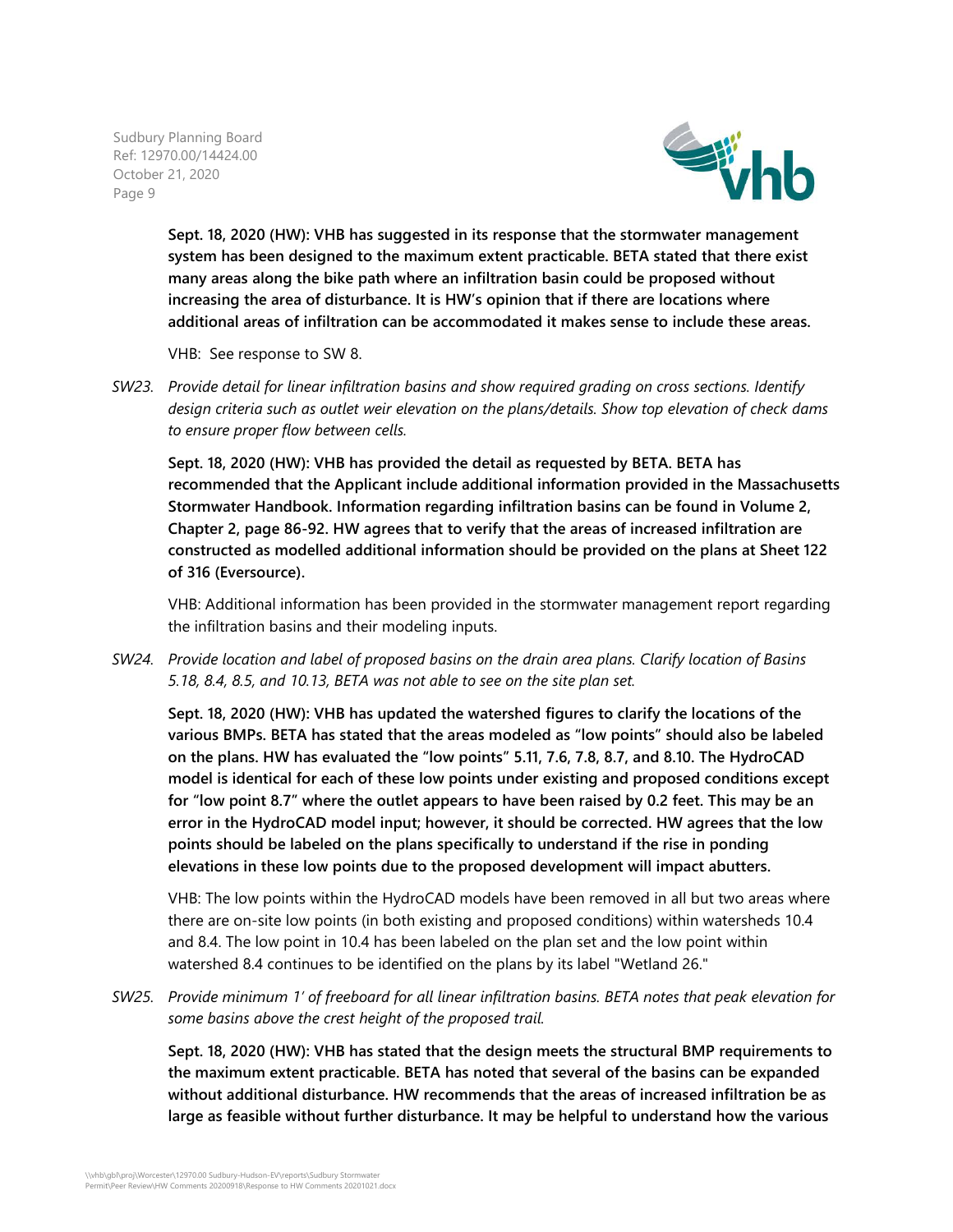

**areas of increased infiltration were designed considering the criteria involved such as soil type, depth to groundwater, location along a slope, and watershed being captured.**

VHB: See response to SW 8.

*SW26. Review HydroCAD model for basins to ensure that surface areas and elevations in model match those depicted in the plans/sections. Basins designed in HydroCAD are larger than those shown on the plans.*

**Sept. 18, 2020 (HW): VHB has refined the HydroCAD model to be consistent with the plan set. BETA has noted that some of the basins do not appear to be accurately modeled. HW recommends that VHB provide a table on the plan set, that lists each of the areas of increased infiltration, the station each area starts and ends at, the width of the bottom area and the side slopes. The overflow weirs as modeled in HydroCAD should also be included to verify that the infiltration areas are constructed as designed.**

VHB: VHB has calculated the storage for each Area of Increased Infiltration based on AutoCAD Civil 3D surfaces and will include a table within the stormwater report describing the geometry of each Area of Increased Infiltration as suggested by Horsley Witten.

*SW28. Conduct test pit/borings at the location of each proposed "area of increased infiltration" to verify soil conditions, infiltration rates, and groundwater levels.*

**Sept. 18, 2020 (HW): VHB has provided some test borings conducted along the 4.8-mile length of corridor to be developed. BETA has recommended additional testing be conducted to verify the soils for a few of the areas of increased infiltration. Furthermore, BETA has recommended that a condition be included requiring that additional soil testing be conducted during construction and provided to the Town for review. HW agrees that additional soil testing during construction is valuable and requiring the testing as a condition of approval is appropriate.**

VHB: Additional soil boring information has been provided. If necessary, the Applicants can agree to a condition to conduct additional soil testing during construction to confirm assumptions relative to soil conditions, infiltration rates, and groundwater levels for Basin 6.2 (STA 501), 6.6 (STA 511), 8.5A (STA 579), and Basins 8.2B, 8.3B, and 8.4B (STA 570).

*SW31. Not all new impervious areas are directed to recharge BMPs, provide capture area adjustment analysis (MSWH vol.3, ch.1 pgs. 27 – 28).*

**Sept. 18, 2020 (HW): VHB has stated that it has provided the adjustment calculations. BETA notes that the calculations indicate that only 42% of the total impervious area is being directed to an infiltration BMP. In accordance with the Massachusetts Stormwater Handbook 65% of the total impervious area should be captured for compliance. It is HW's opinion that additional**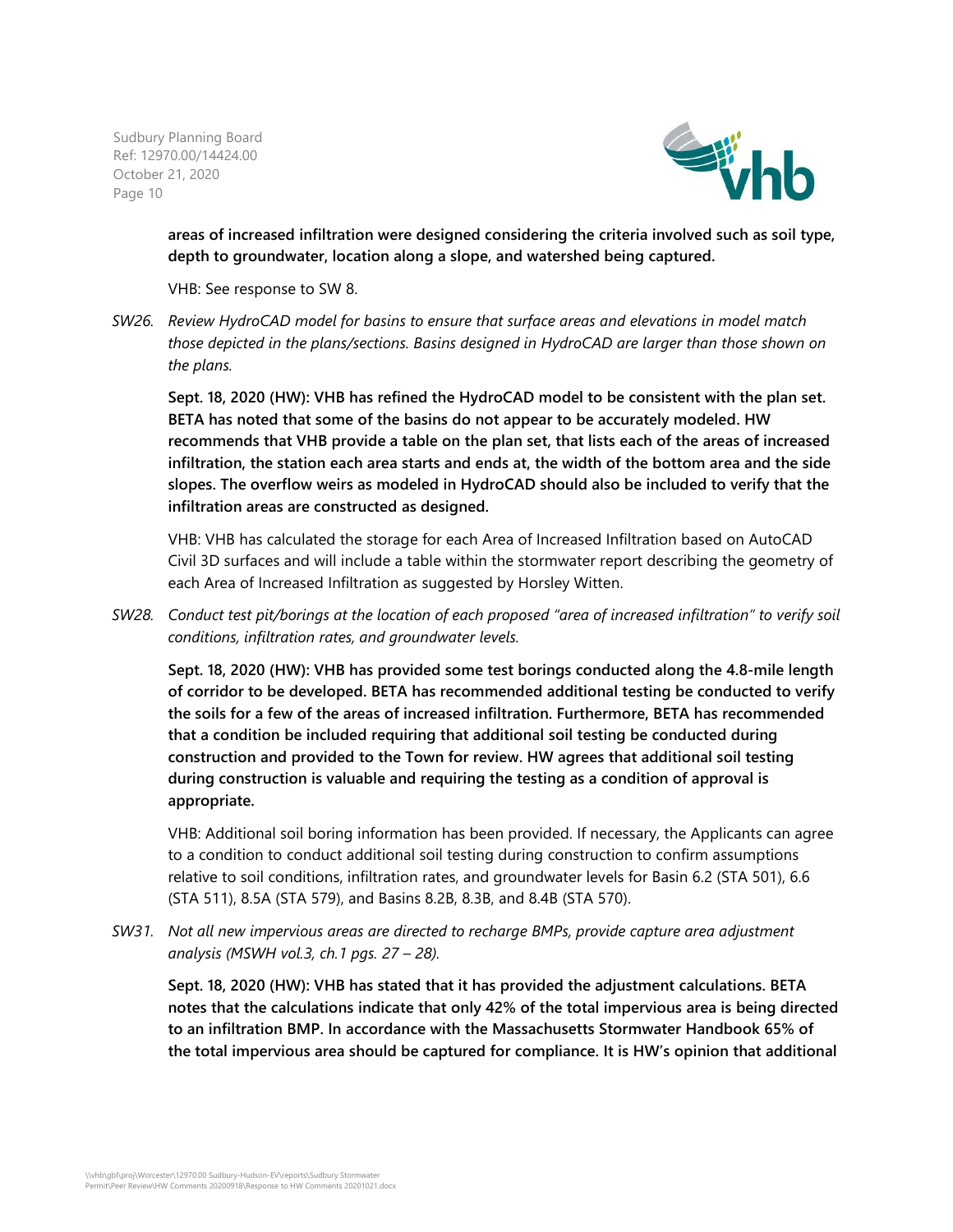

**treatment, preferable infiltration practices should be provided for a few of the watersheds which discharge to critical areas, including watershed areas 5.14, 8.5, 9.1, 10.4, and 10.14.**

VHB: See response to SW 8.

*SW32. Revise TSS Removal worksheets. 80%/70% TSS removal credit can only be attributed to infiltration basins/water quality swales if combined with adequate pretreatment.*

**Sept. 18, 2020 (HW): VHB has noted that a number of practices including swales and vegetated filter strips are proposed but not included in the TSS removal worksheets. BETA agrees that sediment will be minimal however recommends providing treatment where critical areas have been identified. It is HW's opinion that at a minimum the following watershed areas be reevaluated for additional treatment because the increase in flow is relatively significant and the practices discharge to cold water fisheries or vernal pools that may be impacted by an increase in flow or volume. Watersheds areas 5.14, 8.5, 9.1, 10.4, and 10.14.**

VHB: See response to SW 8.

*SW34. Provide required BMPs to treat discharges in these critical areas.*

**Sept. 18, 2020 (HW): VHB has suggested in its response that the stormwater management system has been designed to the maximum extent practicable to avoid impacts to critical areas. BETA has developed a Summary Table of the areas without treatment and provided recommendations. As noted in comment SW8 above, HW has reviewed BETA's Summary Table provided at the end of BETA's August 31, 2020 peer review letter and Tables 3-8 in VHB's Sudbury Stormwater Management Plan Narrative dated July 2020. It is HW's opinion that at a minimum the following watershed areas should be reevaluated for additional treatment because the increase in flow is relatively significant and the practices discharge to cold water fisheries or vernal pools that may be impacted by an increase in flow or volume: watersheds 5.14, 8.5, 9.1, 10.4, and 10.14.**

VHB: See response to SW 8.

*SW35. Provide draft copy Stormwater Pollution Prevention Plan SWPPP for review.*

**Sept. 18, 2020 (HW): VHB has provided a draft copy of the SWPPP as requested. BETA has recommended that the final SWPPP be provided to the Town prior to construction and has listed several items to be included. HW agrees that the final SWPPP should be provided to the Town with all applicable attachments.**

VHB: The Applicants can agree to a special condition requiring submission of the final SWPPP to the Planning Board prior to start of construction.

*SW39. Provide perimeter erosion controls along the south side of the Site near stations 391+50, 405, 516, 545 through 555, 557, 565, and 753, and the north side of the Site near stations 565 through 569 and 580 through 585.*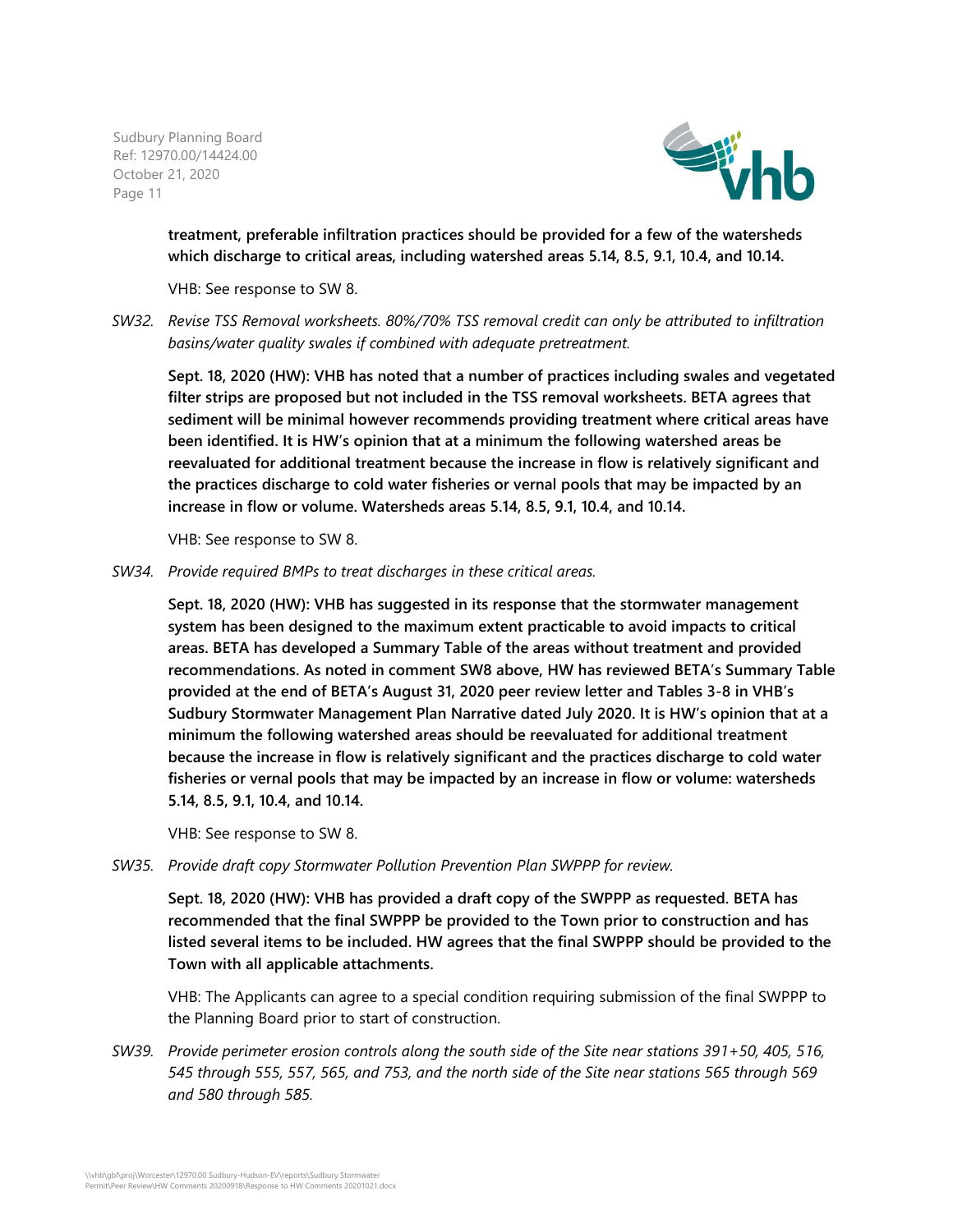

**Sept. 18, 2020 (HW): VHB is not in agreement with BETA's need for additional erosion controls. HW recommends that a preconstruction visit be a condition of approval at which time the acceptance of the location of the erosion control barrier along the perimeter can be finalized. However, it should be clear in the bid documents that a representative from the Town of Sudbury may require additional perimeter controls at numerous locations.**

VHB: The areas noted in the original comment are areas where there is not a significant slope leading away from the limit of work. Regardless, if additional perimeter controls are determined to be necessary to comply with the EPA Construction General Permit, they will be identified in the SWPPP, which can be provided to the Planning Board prior to construction. The Applicants can agree to a condition requiring a preconstruction visit and allowing for the Town representative to require additional perimeter controls at appropriate locations.

*SW40. Provide a construction phasing plan that limits the area of the Site disturbed at any one time to mitigate environmental impacts and risk of erosion.*

**Sept. 18, 2020 (HW): VHB stated that the construction schedule will be determined by the Contractor once one is engaged. BETA defers to the Town as to the need for a construction schedule. HW recommends that a preconstruction visit be a condition of approval at which time the construction schedule and acceptance of erosion control barrier can be finalized.**

VHB: The Applicants can agree to a condition requiring a preconstruction visit at which time the construction schedule and acceptance of erosion control barriers can be finalized.

*SW41. Provide measures to protect infiltration systems during construction.*

**Sept. 18, 2020 (HW): VHB has stated that the infiltration basins will not be used as sediment basins during construction. BETA has requested additional assurance and a construction schedule. To verify that the infiltration basins do not receive excessive sediment during construction, HW recommends that the basins be protected by an erosion control barrier or constructed after the gravel base layer is complete.**

VHB: The Applicants can agree to protect the basins with an erosion control barrier during construction.

*SW43. Provide template for inspection forms (9.0(B)(3)).*

**Sept. 18, 2020 (HW): VHB has provided inspection forms as requested by BETA. BETA has suggested additional information be listed, including recent storm events, and noted failed practices. HW agrees that BETA's suggestion is useful.**

VHB: The general information of the Construction Site Inspection report has been revised to include an entry regarding weather conditions since the last inspection (Attachment D). Information on the condition of BMPs is already included on page two of the Inspection Report.

*SW46. Provide Operation and Maintenance Plan for stormwater controls meeting the requirements of the MassDEP Stormwater Handbook and Town of Sudbury requirements.*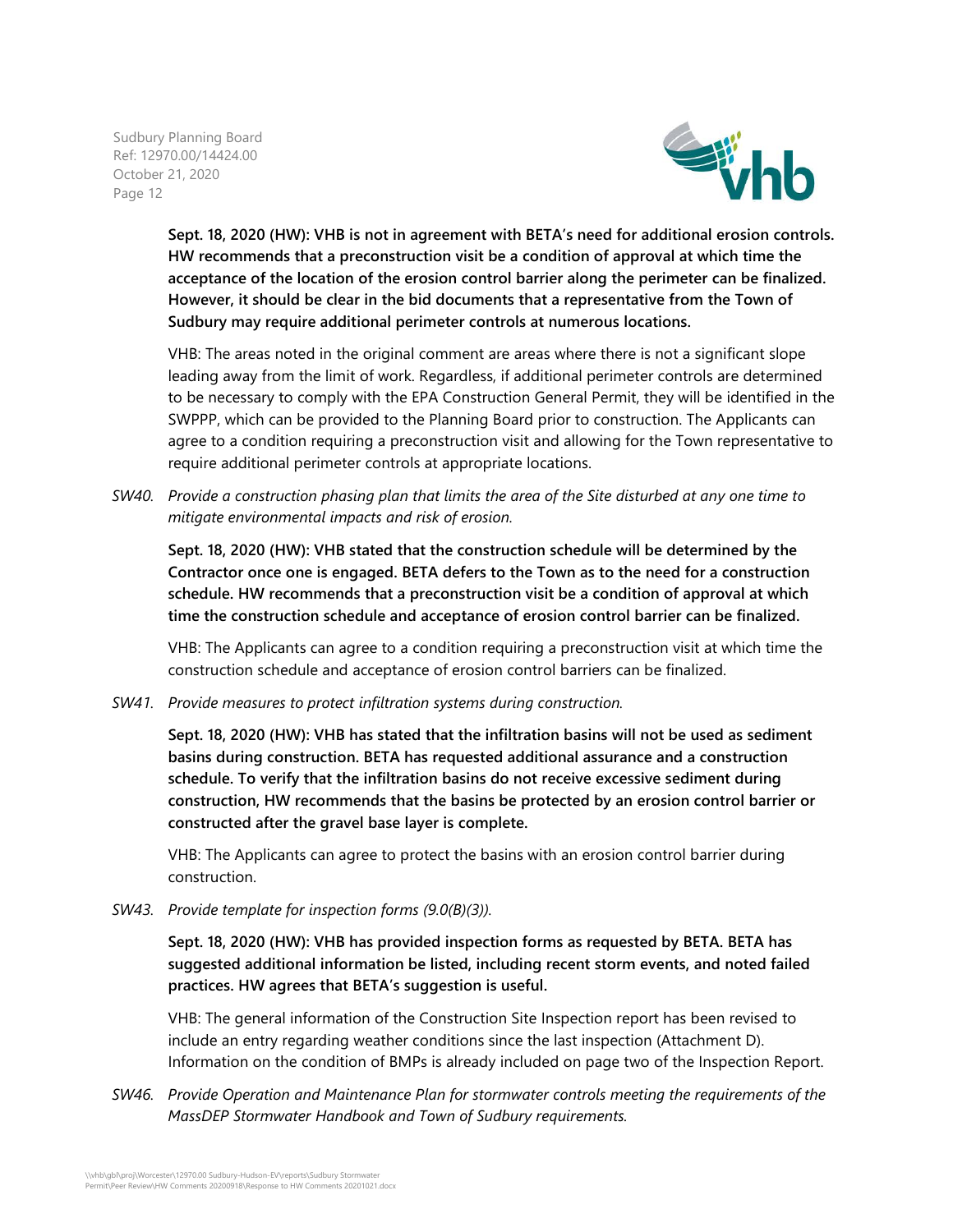

**Sept. 18, 2020 (HW): VHB has provided an Operation & Maintenance (O&M) Plan as requested. BETA has requested additional details be included per the Massachusetts Stormwater Handbook. The information requested is common practice to be included in an O&M Plan. The O&M Plan should be a stand-alone document that can be easily utilized by MA DCR as the responsible party.**

VHB: The DCR OMP/LTPPP (Attachment C) has been prepared for the Wayside section of the MCRT and has been revised to be consistent with the MassDEP Stormwater Handbook.

*SW47. Provide map indicating location of all proposed BMPs.*

**Sept. 18, 2020 (HW): BETA has requested that VHB include all BMPS including the swales and culverts that may require inspections and maintenance in future years. HW agrees that a simple figure will be very beneficial to long term maintenance of the stormwater practices.**

VHB: A figure of the BMPs along the project alignment has been prepared and is an attachment to the OMP/LTPPP.

*SW48. Provide inspection measures meeting the requirements of 9.0(C).*

**Sept. 18, 2020 (HW): BETA has noted three measures that should be included in the O&M Plan to comply with the requirements outlined in Section 8.0(C) of the Sudbury Stormwater Management Bylaw Regulations dated January 23, 2013. HW agrees that these measures should be included.**

VHB: The maintenance log will be available from the Field Operations Team Leader for the Hopkins Complex at the DCR Maintenance Facility in Hopkinton, Massachusetts (phone number 508-435-4303). The OMP/LTPPP log will be provided on request. The inspection form will include the maintenance entries. If the OMP/LTPPP is revised, a copy will be provided to the Planning Board.

*SW49. Provide inspection and maintenance procedures for culverts.*

**Sept. 18, 2020 (HW): VHB has stated that drainage structures have been included in the O&M Plan. BETA has requested confirmation that culverts are included with drainage structures. HW agrees that the culverts should be included and recommends that the culverts be labeled on a sketch for ongoing maintenance.**

VHB: Yes, culverts are considered to be drainage structures for the purposes of inspection and maintenance and have been labeled on the figure attached to the OMP/LTPPP (Attachment C).

*SW51. Provide illicit discharge compliance statement signed by the Owner.*

**Sept. 18, 2020 (HW): VHB has agreed to provide a signed illicit discharge statement once construction is complete. The MSH Volume 1, Chapter 1, page 25 states that the illicit discharge statement should be provided prior to the discharge of stormwater runoff to the post-**